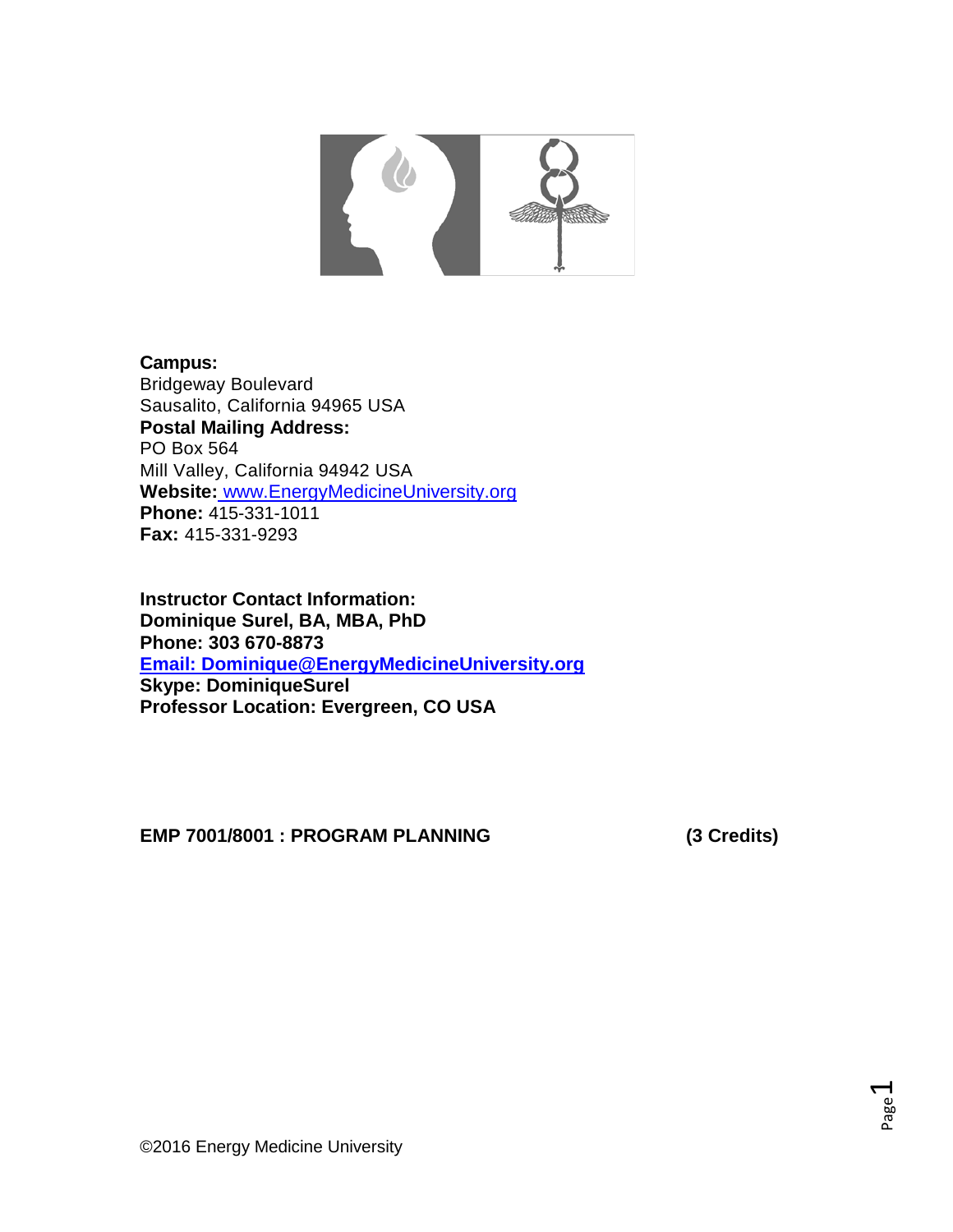# **Length of Course:**

Length of this Energy Medicine course is five (5) months or one (1) semester.

# COURSE DESCRIPTION

This first required course, **Program Planning** can begin at any time during the year via distance communication with the Dean of Students.

This course is designed to: Clarify the degree guidelines and to enhance the individualization of the student's program. Special attention is given to discussion of options for student course studies, concentration within EMU, and prior learning assessment. Students are provided opportunities to exchange ideas on choosing of elective courses and concentration and to work with the Dean of Students concerning the sequence of courses they will enroll in to complete their degree program. During the Program Planning the student, with the guidance of the Dean of Students, will plan a tentative Program Schedule for the entire degree program. At the beginning of each subsequent semester, if needed, the Dean of Students will help the student make any necessary changes in this plan.

**The Program Planning course is a prerequisite to all other courses.**  Therefore, it is the only course that has a completion deadline of the first semester. **Students are required to finish all the Program Planning modules course before they may take courses in a subsequent semester.** Those who fail to finish this course the first semester, or receive an incomplete, are required to enroll Course Continuation in Program until such time as the Program Planning course is completed.

## COURSE TOPICS

Carefully review the individualization of course Program [Masters or Doctorate]. Review the potentials for Internship study; discuss ideas for a research project. Explore the optional Concentrations in the Masters and Doctorate Program and the Electives. Review basic required computer and internet skills. Design a program plan and a time/energy management strategy to support successful accomplishment of the desired degree.

## COURSE OBJECTIVES

The expected outcomes of the course are the achievement of greater clarity on the part of the students concerning all program expectations and the development of the course choices of the student's program. Students explore ideas relative to internship, research, and scholarly writing. Students are guided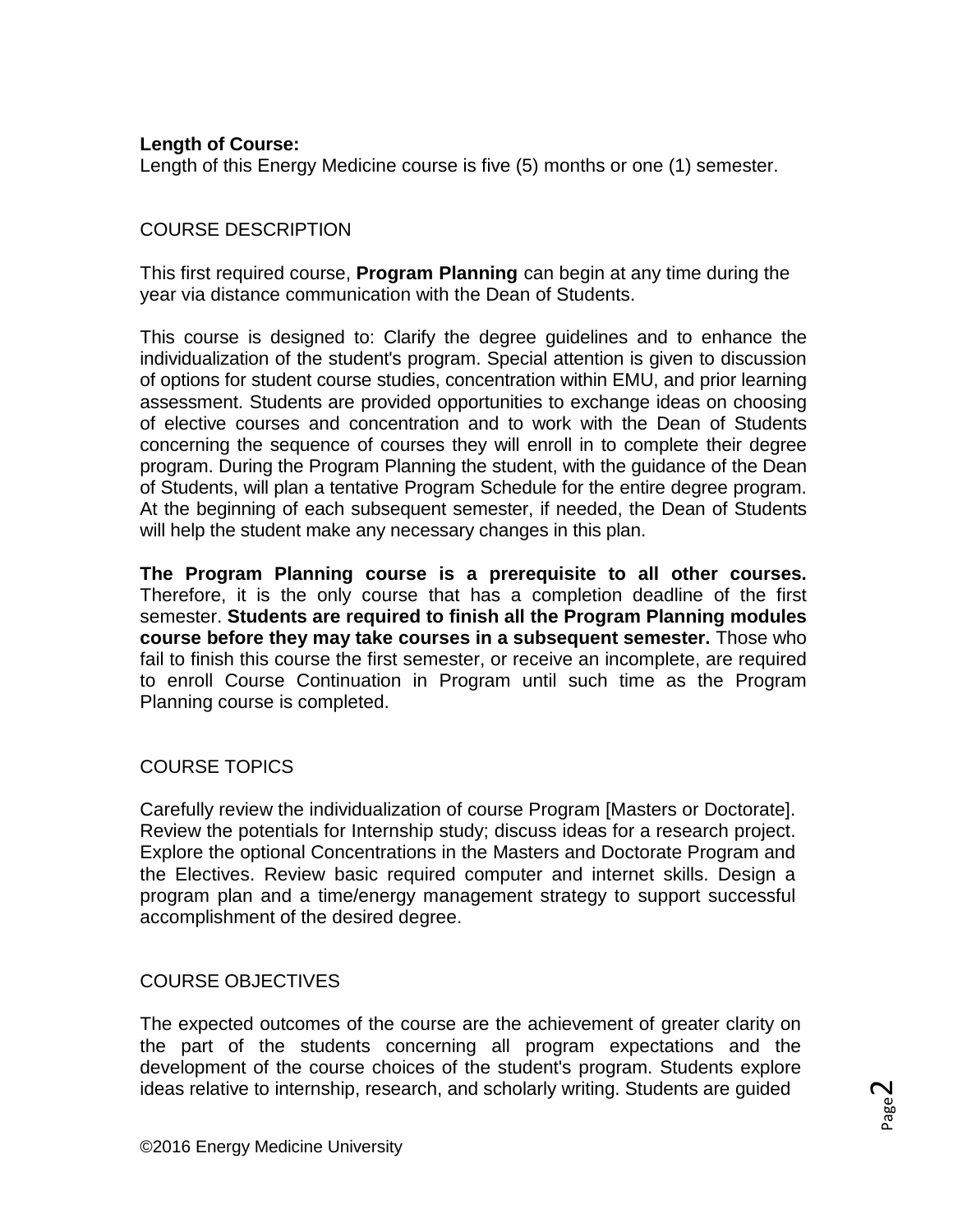in selecting the major focus of their program, including the optional choice for a concentration, and in developing a tentative topic for their research project which will be further explored with the student's Thesis or Dissertation committee toward the end of their degree program. Students will be familiar with the process of transferring credits for their degree completion. Students demonstrate the ability to write a scholarly paper. Students demonstrate an ability to use the computer and internet for the distance-learning aspects of their courses.

# COURSE AUDIENCE

This course is required of all graduate students during their first semester.

# COURSE DELIVERY STYLE

Distance Education - Coursework is completed at a location determined by the student utilizing a computer that has the ability to play audio and video clips, with Microsoft Office Word, Excel, PowerPoint, Adobe Reader, along with a current web browser, internet connection and email address. Contact and communication with distance students is typically conducted by telephone, Internet, Skype, text chat, and email. Students are also encouraged to contact the University by facsimiles, and postal mail, and by personal visit to the University.

## FACULTY-STUDENT COMMUNICATIONS

Students will work with the Dean of Students to complete and submit to the Registrar their proposed Program Schedule. Materials not suitable for e-mail may be sent by post or fax, as agreed with the Registrar. Students should send an initial email to the **Dean of Students within two weeks following their acceptance into Energy Medicine University to begin a plan of action for completing Program Planning.**

Communications can be had by phone or Skype, as decided by the student and professor. Students should initiate all communications via email first. Contact is required at least once per month for a progress check-in.

#### **All lessons, coursework and papers must be copied to: [lessons@energymedineuniversity.org](mailto:lessons@energymedineuniversity.org) from both the student and professor.**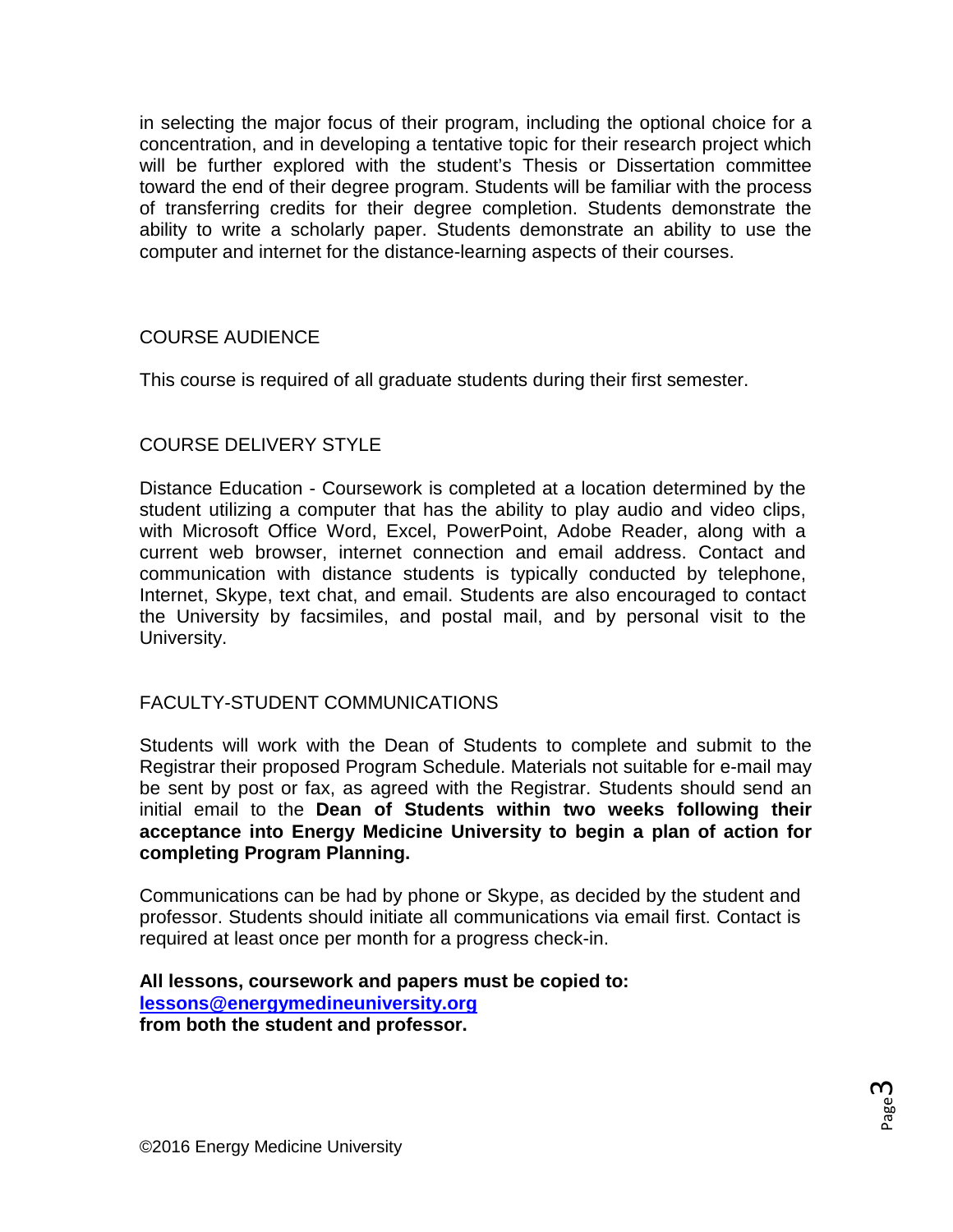# COURSE MATERIALS

# REQUIRED READING:

- 1. Current version of the Publication Manual of the American Psychological Association.
- 2. Csikszentmihalyi, M. (2008). Flow: *The psychology of optimal experience*. HarperPerennial Modern Classics, New York, NY.

## SUGGESTED READING:

These three texts can be used as reference books during the entire EMU program.

1. This book clearly scores the vast topography of the field of Energy Medicine.

Gerber, Richard, VIBRATIONAL MEDICINE FOR THE 21ST CENTURY, Harper Collins, NY, 2000.

2. This book meticulously compiles the major research in Holistic Health & Energy Medicine -foundational information for degree in Holistic Health. Benor, Daniel J. HEALING RESEARCH VOLUME II: CONSCIOUSNESS, BIOENERGY AND HEALING, Wholistic Healing Publications, 2004.

#### MODULES: **Module 1 – Introduction**

Introduction to EMU In Module 1 students will focus on:

- How to navigate the EMU website, access the Student Portal and EMU library.
- How to access other online libraries as well as using Word reference for APA style, and Mandalay for tracking citations.
- Proper referencing of the School Catalog and Student Handbook for questions.

## **Module 2 – Preparation**

Self-inquiry Questions

- 1. What are your learning objectives?
- 2. What do you want to accomplish in terms of learning?
- 3. How are you planning to apply your knowledge?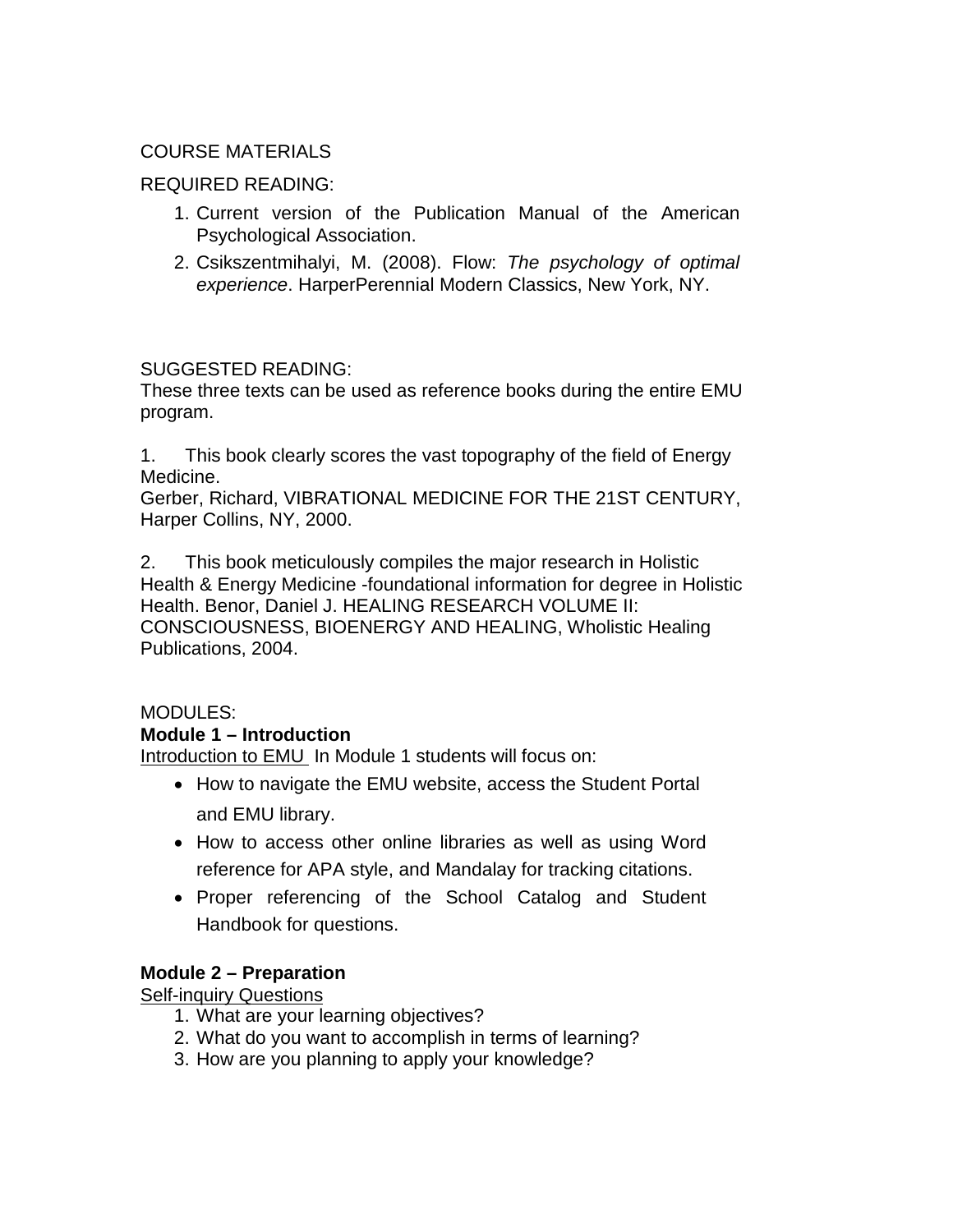#### Time and Energy Management:

As you go through your degree journey you will need to gauge how to best direct your time and energy. This will include learning how to resource physical, emotional, mental and spiritual energy and how to honor "down-time" as equally productive and necessary. Other topics: How to prioritize, give your full-engagement with each task, and schedule in self-care.

Reading material: Flow. A schedule will be created with the student to read the ten chapters throughout the semester, with discussions and short reviews, critiques.

#### **Module 3 – Choosing a Learning Path**

This Module is designed to help the student choose the right degree path to support their desired outcome. It includes review of the different courses, review of the Certificate program, the Masters and the Doctoral Degree Programs, and a review of how many Credits are required for graduation along each path. Students desiring a degree will review the difference between a Master Degree and a PhD and go over the EMU Thesis and Dissertation requirement documents.

#### **Module 4 – Overview of Research Methodologies and Designs**

In this module students will be introduced to research methodology and research

design. Reading material will be provided by the Professor.

#### **Module 5 – Introduction to APA Writing**

Students are required to take the APA online course. If they cannot pass it, then they might have to reconsider their initial path. Students will also be introduced to scholarly writing required for their research papers. For preparation to write scholarly papers in current APA style, you are required to take and provide evidence of passing the online course "Basics of APA Style" which currently costs \$80 payable to the party offering the course. The course and payment information are at: <http://www.apastyle.org/learn/courses/4210701.aspx> Evidence of successful completion to be submitted to the Registrar.

## **READ: The current APA Writing Style manual**

#### **Module 6 – Research and Writing Practice**

In this module students will practice writing a short research paper of 10 pages. Students will choose a topic of interest, perform literature research, and use APA style writing with a reference page. Students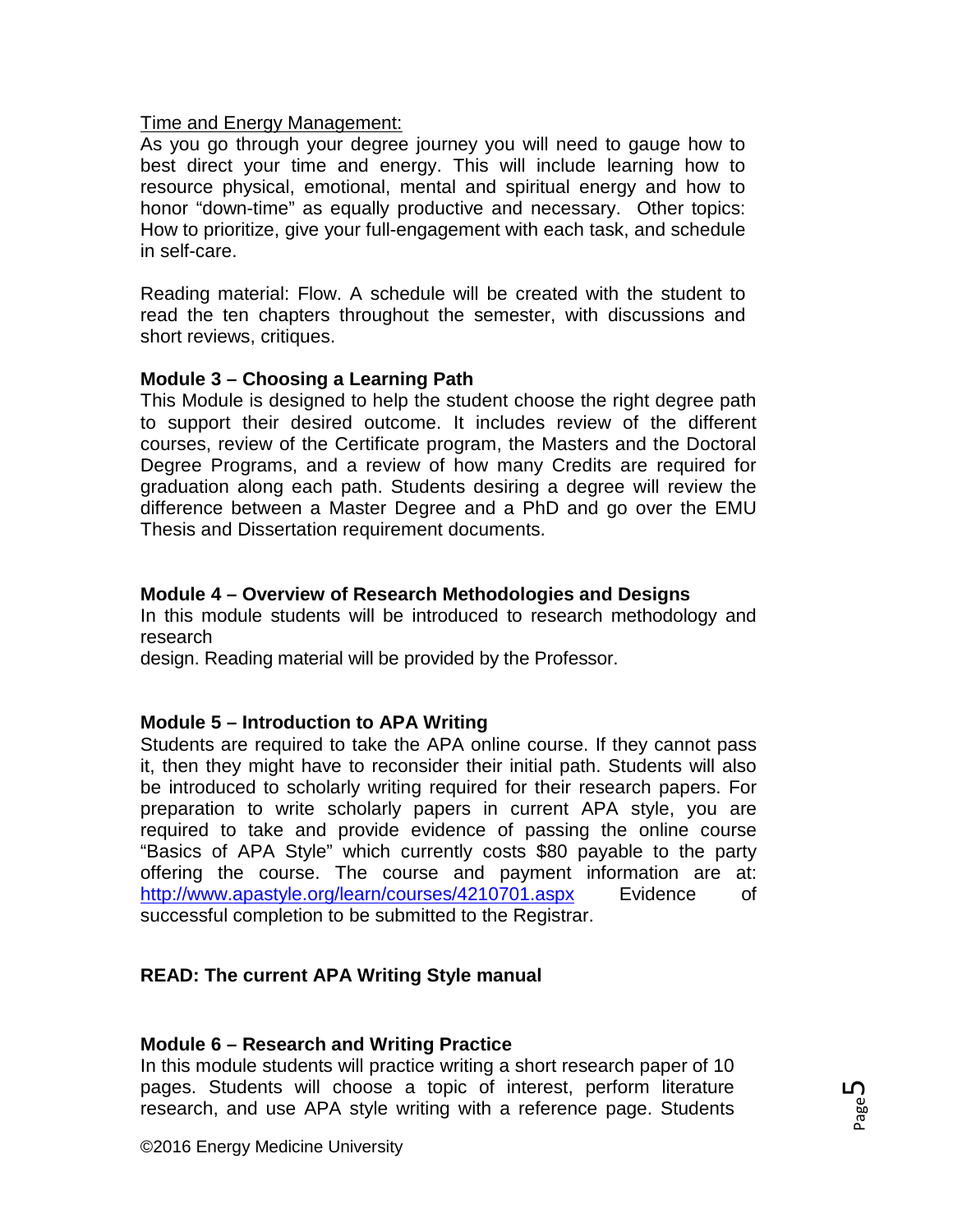will learn which references are permitted for a Thesis and for a Dissertation, and why.

#### **Module 7 – Program Planning**

At the end of this course, the student has had "hands on" experience and is ready to think about planning her/his program. Degree Program students are encouraged to start thinking about a research topic but they do not need to make any decisions yet. Students will complete the Program Planning course by filling out the Program Planning form and submitting it to the Registrar.

## COURSE COMPLETION TIMETABLE

During the 5-month semester:

- PRIOR to the first Program Planning phone session: Complete modules #1 through #2
- 1<sup>st</sup> phone session with Dean of Students: Go over modules #2 and #3
- 2<sup>nd</sup> phone session: Go over modules #4 and #5
- Before the next session, complete modules #5 and #6. Submit your 10 page research paper to the Dean of Students & Dean of Faculty. Receive feedback via email.
- 3<sup>rd</sup> phone session: Complete Module #7. This is a Program Planning call to complete the Program Planning form for submission to the Registrar.

## COURSE EVALUATION

The course grade will be based upon the quality of course participation, preparation, APA Online course and follow-up work.

## COURSE GRADING DETERMINANTS

Grade will be based upon: Participation in discussions: 20% Research & Paper: 20% Completed Program Plan: 20%

Successful Completion of "Basics of APA Style": 40%

Using this technique, there will be 100 points assigned to the course. Final semester grades will be calculated as follows: